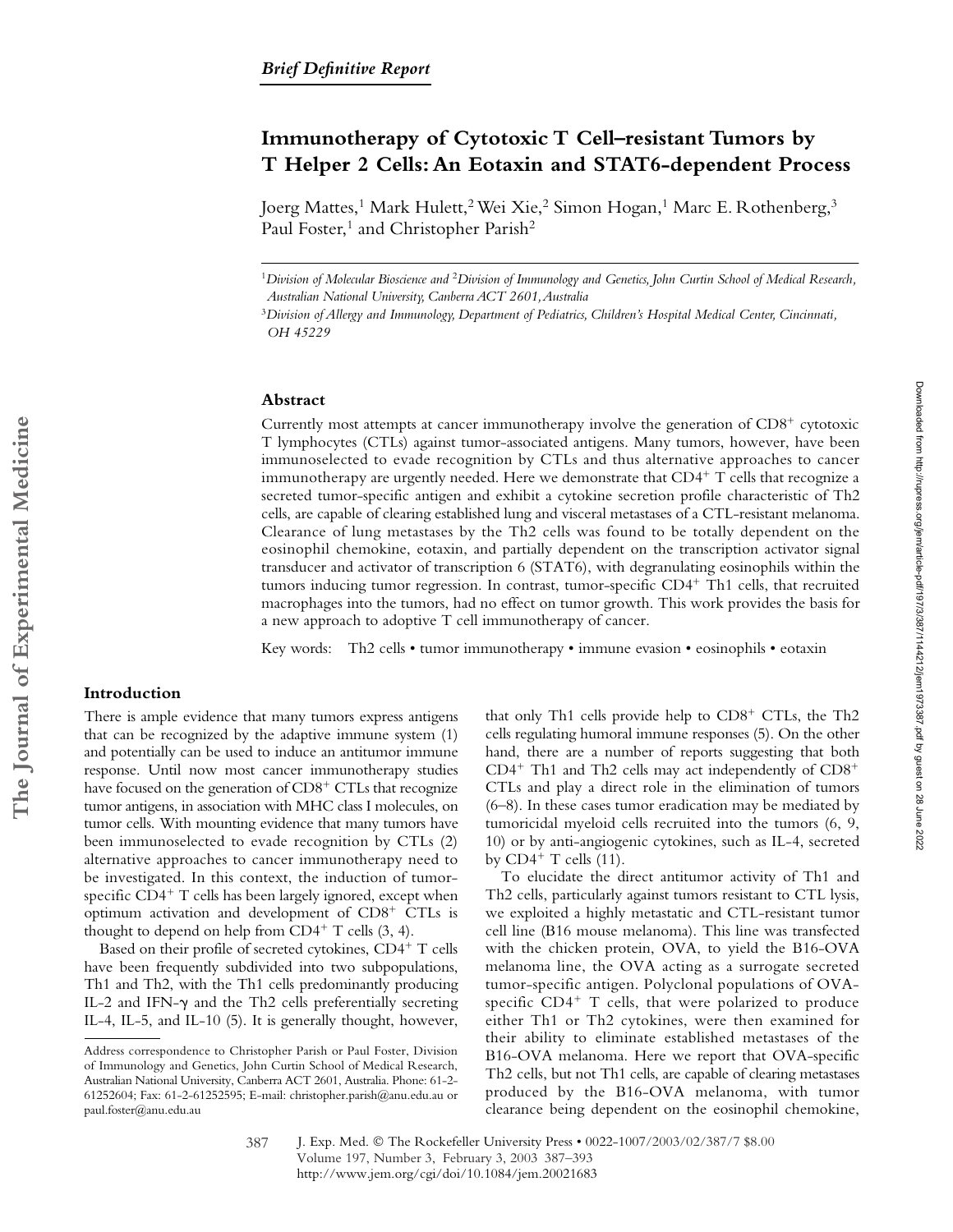eotaxin, the IL-4 receptor/signal transducer and activator of transcription 6 (STAT6) signaling pathway and degranulating eosinophils within the tumors.

# **Materials and Methods**

*Mice and Tumor Cell Lines.* C57BL/6 mice and various gene knockout mice on a C57BL/6 background were used between 6–8 wk of age. All animal experimental protocols were approved by the Australian National University Animal Experimentation Ethics Committee. The B16-F1 melanoma cell line was transfected with OVA as reported previously (12), to yield the B16-OVA line.

OVA-specific T Cell Populations. OVA specific CD4<sup>+</sup> Th1, Thi and Th2 cells were generated as described previously (13). Briefly, C57BL6 mice were primed with OVA in alum and 6 d later the splenocytes from the immunized mice cultured for 4 d with OVA alone (Thi cells) or in combination with IL-12 and a neutralizing anti–IL-4 mAb to generate Th1 cells or IL-4 and a neutralizing anti–IFN- $\gamma$  mAb to generate Th2 cells. CD4<sup>+</sup> T cells, purified by magnetic beads, were then transferred into tumor bearing mice or restimulated in vitro with OVA to confirm the cytokine profile of the CD4<sup>+</sup> T cells.

*Tumor Metastasis Assays.* B16 and B16-OVA melanoma cells  $(3 \times 10^5)$  were injected intravenously into recipient mice. After 7 d, when lung metastases were macroscopically visible (typically >150 metastases/mouse), Th1, Thi, or Th2 cells  $(2 \times 10^7)$  were transferred intravenously into the tumor-bearing mice. 14 d after tumor challenge, mice received a second intravenous injection of T cells  $(2 \times 10^7)$ . The antitumor activity mediated by the transferred cells was determined by counting the number of lung metastases 18–20 d after tumor challenge. Tumor-bearing lungs were fixed in 10% phosphate-buffered formalin 72 h after the first T cell transfer, sectioned, and stained with Carbol's chromotrope-hematoxylin for identification of eosinophils. Fixed lung sections were also immunostained either with an anti-major basic protein (MBP) antibody (14) to identify eosinophils or with the F4/80 mAb to identify intratumoral macrophages.

*Cytotoxicity Assays.* Eosinophil cytotoxicity was determined by a 6-h 51Cr-release assay using B16-OVA melanoma cells as target cells. Eosinophils were isolated from the peritoneal cavity of naive IL-5 transgenic C57Bl/6 mice by sorting, based on forward and side light-scatter, using a Becton Dickinson FACStar<sup>Plus™</sup> flow cytometer with purity of the sorted eosinophils being  $\geq$ 98%. Eosinophils were lysed by freeze-thawing three times and the eosinophil lysates then incubated with B16-OVA melanoma targets.

### **Results**

*CD4*- *Th2 Cells, but Not Th1 Cells, Are Able to Eradicate Established Melanoma Metastases.* Initial studies demonstrated, by ELISA, that the B16-OVA melanoma secreted low levels of OVA, confluent cultures only containing  $\sim$ 100 ng/ml in the culture medium. The B16-OVA cells also exhibited comparable metastatic activity to the B16 parent line and were largely resistant to lysis by OVA-specific CD8<sup>+</sup> CTLs both in vitro and in vivo, except when very high avidity CTLs were used (M. Estcourt and I. Ramshaw, personal communication). Serological studies also revealed that the B16-OVA cells expressed no detectable class I or class II MHC antigens on their surface (unpublished data). Polyclonal populations of OVA-specific



10

Downloaded from http://rupress.org/jem/article-pdf/197/3/387/1144212/jem1973387.pdf by guest on 28 June 2022 Downloaded from http://rupress.org/jem/article-pdf/197/3/387/1144212/jem1973387.pdf by guest on 28 June 2022

Figure 1. Cytokine production by different polyclonal populations of OVA-specific CD4<sup>+</sup> T cells. (a) Th1, (b) Thi, and (c) Th2 populations of T cells. Cytokine production (pg/ml) was measured by ELISA in culture supernatants following OVA restimulation of the different T cell populations for 48 h. Error bars represent SEM.

CD4<sup>+</sup> Th1 and Th2 cells were then prepared by culturing splenocytes from OVA immunized mice with OVA in the presence of either IL-12 and anti–IL-4 (to generate OVAspecific Th1 cells) or IL-4 and anti-IFN- $\gamma$  (to generate OVA-specific Th2 cells; reference 13). Culturing the splenocytes in OVA alone resulted in an intermediate Th1/Th2 phenotype (termed OVA-specific Thi cells). To confirm the Th phenotype of the different T cell populations, the cytokine profile of the different CD4<sup>+</sup> T populations after OVA restimulation in vitro was assessed. As expected, the OVA-specific Th1 cells produced no detectable IL-4 and IL-5 but high levels of IFN- $\gamma$  (Fig. 1 a) whereas the OVAspecific Th2 population secreted IL-4 and IL-5 but no detectable IFN- $\gamma$  (Fig. 1 c). By contrast, the Thi population produced both Th1 and Th2 cytokines (Fig. 1 b). IL-13 and TNF $\alpha$  were secreted by all three OVA-specific T cell populations (Fig. 1, a–c), although the Th1 cells released substantially less IL-13 than the Thi and Th2 populations.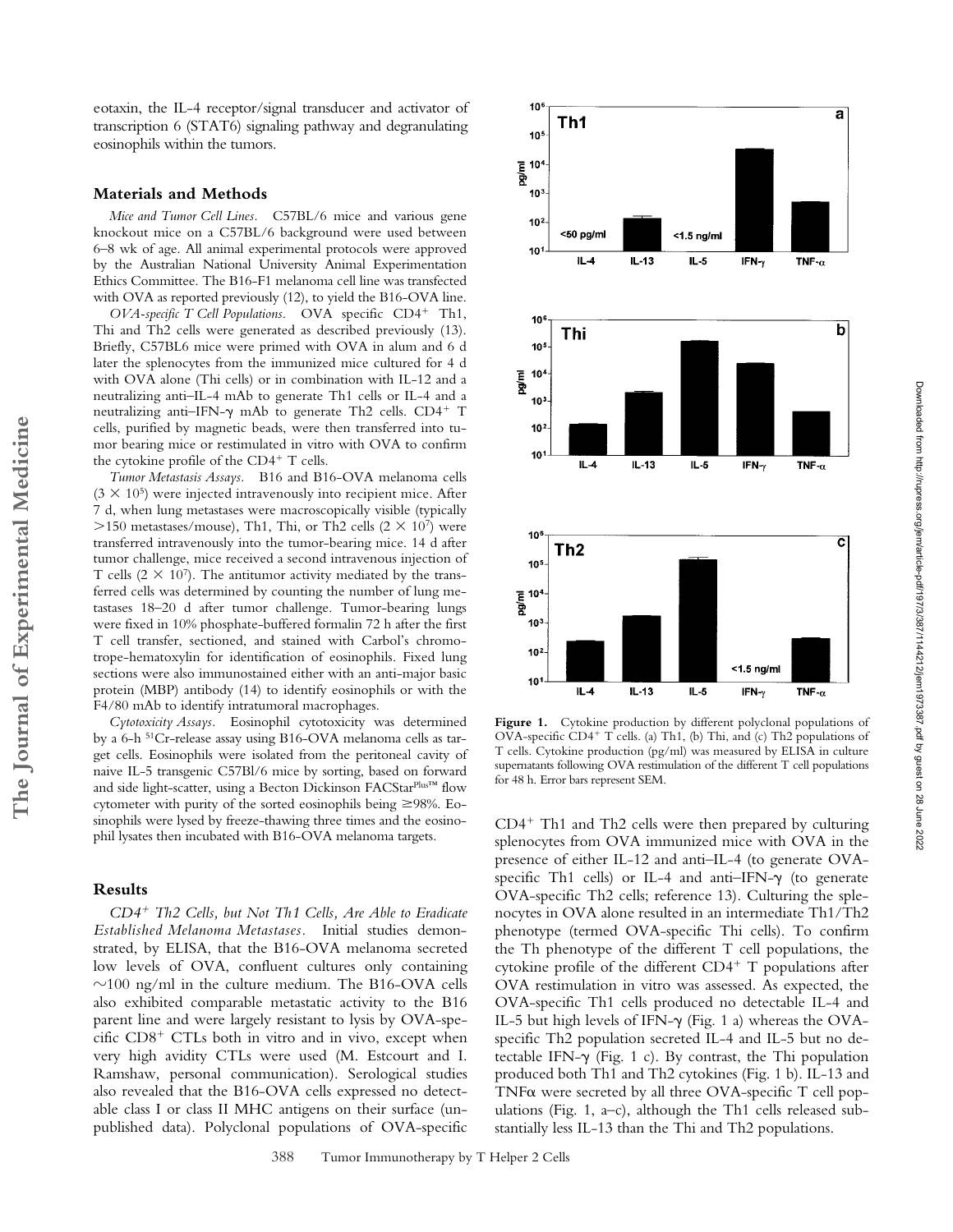Control







Th<sub>1</sub>

 $\mathbf b$ 



**Figure 2.** Adoptively transferred populations of OVA-specific CD4- Thi and Th2 cells, but not Th1 cells, inhibit the growth of lung metastases produced by an OVA-transfected B16 melanoma (B16- OVA). (a) Macroscopic view of the lungs from an untreated (Control) mouse or mice receiving OVA-specific Th1, Thi, or Th2 cells. (b) Visceral melanoma metastases in the organs of an untreated (Control) mouse and a mouse receiving OVA-specific Th2 cells. (c) Quantification of clearance of melanoma lung metastases, relative to the untreated control, by the different OVA-specific CD4<sup>+</sup> T cell populations. Untreated control mice usually contained 100–200 melanoma metastases in their lungs. Error bars represent SEM  $(n = 6-7$  mice).

To test the antitumor activity of the Th1 and Th2 cells, syngeneic C57BL/6 mice were injected intravenously with  $3 \times 10^5$  B16-OVA tumor cells and 7 d later, when  $>$ 100 tumor metastases were macroscopically visible in the lungs of each mouse,  $2 \times 10^7$  OVA-specific CD4<sup>+</sup> T cells were adoptively transferred into each tumor bearing animal. A second dose of OVA-specific CD4<sup>+</sup> T cells was administered 14 d after tumor cell injection and lung metastases quantified 18–20 d after tumor challenge. Compared with untreated control animals, the OVA-specific Th1 cells had no effect on tumor growth (Fig. 2, a and c). By contrast, both the OVAspecific Thi and Th2 populations significantly reduced the number of surface lung metastases, with the Th2 cells reducing metastases by  $>90\%$ . Furthermore, the lung metastases that persisted in the Th2 cell–treated animals were much smaller than in the other treatment groups (Fig. 2 a). Indeed, histological examination of lungs from Th2 cell recipients revealed that micro-metastases were only detectable immediately beneath the lung surface, with the remainder of the lung tissue being totally devoid of tumor cells. A single dose of OVA-specific Th2 cells reduced the number of surface lung metastases by  $\sim$ 70–80% whereas a second dose of Th2 cells resulted in  $>90\%$  reduction, thus in all subsequent experiments two doses of CD4<sup>+</sup> T cells were administered.

After multiple passages in vitro the B16-OVA melanoma line gained the ability to metastasize to most abdominal organs (i.e., liver, stomach, duodenum, small intestine, colon, spleen) after intravenous injection. When OVA-specific Th2 cells were transferred to mice receiving multiply passaged B16-OVA cells, not only clearance of tumors from the lungs resulted but a dramatic inhibition of tumor growth in abdominal organs occurred (Fig. 2 b), indicating that the antitumor effect of the OVA-specific Th2 cells is not restricted to the pulmonary compartment. In addition, the antitumor activity of the Th2 cells was OVA-specific, as the OVA-specific Th2 cells had no effect on the lung metastases of the parent B16 melanoma cell line (Fig. 2 c).

Downloaded from http://rupress.org/jem/article-pdf/197/3/387/1144212/jem1973387.pdf by guest on 28 June 2022

Downloaded from http://rupress.org/jem/article-pdf/197/3/387/1144212/jem1973387.pdf by guest on 28 June 2022

*Eradication of Melanoma Metastases by CD4*- *Th2 Cells Is Associated with an Influx of Eosinophils into the Tumors.* Histological examination of B16-OVA lung tumors 72 h after the first injection of the different CD4<sup>+</sup> T cell populations revealed that there were considerable numbers of eosinophils in the tumors of mice receiving OVA-specific Th2 (Fig. 3 a) and Thi cells, i.e., approximately a 30-fold increase above the background eosinophil content of tumors in mice receiving no CD4- T cells (Fig. 3, c and g). By contrast, in mice receiving OVA-specific Th1 cells only background levels of eosinophils were detected in the lung tumors (Fig. 3, b and g). The influx of eosinophils into tumors was OVAspecific as the Th2 cells were unable to recruit eosinophils into the OVA-deficient tumors produced by the parent B16 melanoma (1.9  $\pm$  0.3 eosinophils/high power field (HPF) were detected in the B16 tumors of Th2 cell recipients compared with  $1.3 \pm 0.2$  eosinophils/HPF in the B16 tumors of control mice). Also, when OVA-specific Th2 cells were labeled with the intracellular fluorescent dye CFSE (15) they were found, by immunofluorescence microscopy, to have localized in the B16-OVA lung tumors (unpublished data).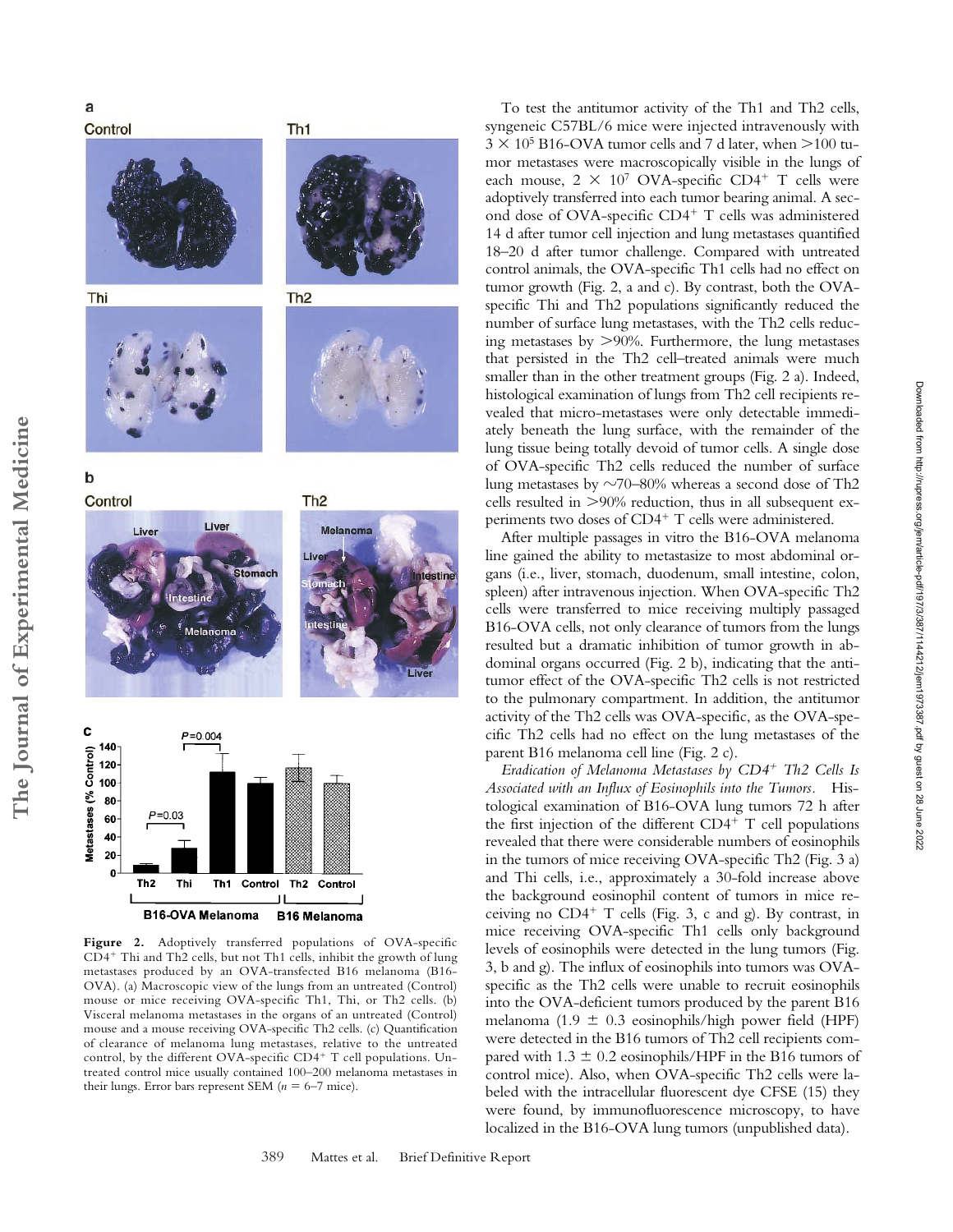

Figure 3. Clearance of B16-OVA lung metastases by OVA-specific CD4<sup>+</sup> T cells correlates with the influx of eosinophils, but not macrophages, into tumors. Eosinophil staining  $(a-c)$  and immunohistochemical detection of eosinophil MBP  $(d-f)$  in sections of lung tumors  $(\times 400)$  from a control mouse or from mice 72 h after receiving OVA-specific Th2 or Th1 cells. (g) Number of either eosinophils (Eos), detected by staining with Carbol's chromotrope-hematoxylin, or macrophages (Mac), detected with the F4/80 mAb/tumor HPF (± SEM) in untreated (control) mice or mice receiving Th2 or Th1 cells.

The presence of eosinophils in the tumors of mice receiving OVA-specific Th2 cells, but not in the tumors of either control or Th1 cell–treated animals, was confirmed immunohistochemically by staining for the eosinophil granule protein, MBP (Fig. 3, d–f). In the case of macrophages the converse was true, as we observed an influx of macrophages approximately fourfold above background in the tumors of mice receiving OVA-specific Th1 cells ( $P =$ 0.0004 compared with controls), with macrophage numbers barely increasing above background levels in tumors from Th2-treated animals (Fig. 3 g). Thus, Th1 tumor-specific immunity, in contrast to Th2 immunity, had no effect on tumor growth, despite considerable numbers of macrophages becoming localized in the tumors.

*Elimination of Melanoma Metastases by CD4*- *Th2 Cells Is Dependent on Eotaxin and STAT6.* A number of gene knockout mice were used to further probe the molecular and cellular basis of the inhibition of tumor growth by Th2 cells. OVA-specific Th2 cells were capable of clearing B16- OVA tumor metastases in  $RAG1^{-/-}$  mice, the Th2 cells being almost as effective as in wild-type C57BL/6 mice

(Fig. 4 a). Eosinophil influx into the tumors was also unchanged in  $RAG1^{-/-}$  mice (Fig. 4 b). As  $RAG1^{-/-}$  mice lack lymphocytes these findings substantiate that Th2 cell– mediated antitumor immunity occurs independent of recipient T cells, NKT cells, and B cells. In contrast, the Th2 cells were substantially less effective at reducing lung metastases in STAT6-deficient (STAT6<sup>-/-</sup>) mice than in wild-type recipients ( $P = 0.001$ ), although there was still significant inhibition of tumor growth in the STAT6-deficient mice  $(P=0.02;$  Fig. 4 a). STAT6 plays an essential role in signaling via the IL-4 receptor (IL-4R; reference 16), with the IL-4R–STAT6 pathway inducing secretion of the eosinophil chemokine, eotaxin, by epithelial cells (17). Interestingly, STAT6 deficiency also resulted in only a partial reduction in the eosinophil content of tumors in the Th2 recipient mice (Fig. 4 b), indicative of a STAT6 independent pathway of eosinophil recruitment. Such a pathway has been described for eotaxin induction in human epithelial cells (18). Conversely, IL-5, a cytokine known to regulate eosinophil expansion and recruitment from the bone marrow into the circulation (19), played no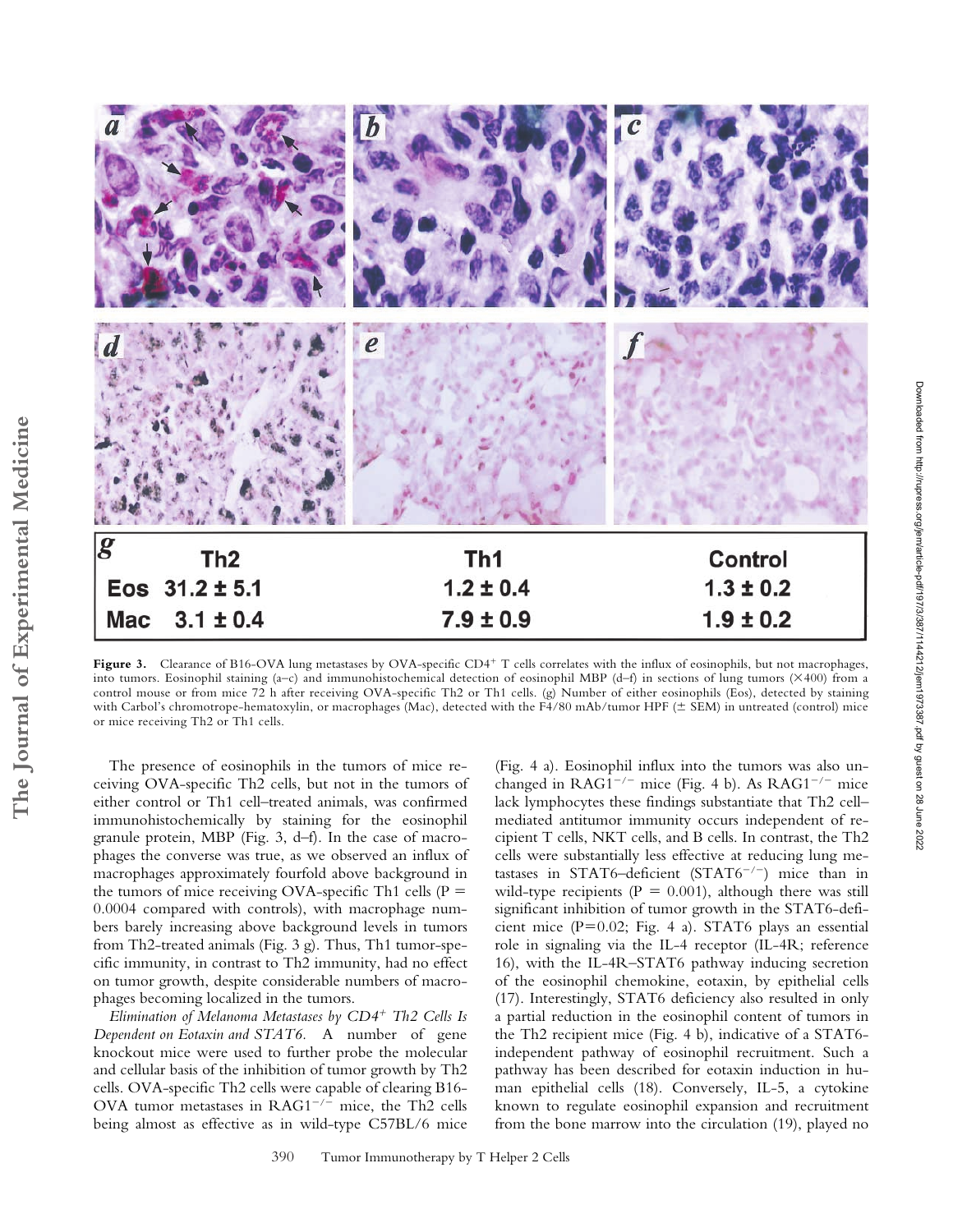

**Figure 4.** Clearance of B16- OVA lung metastases and recruitment of eosinophils into tumors by OVA-specific Th2 cells is independent of recipient lymphocytes and IL-5 but is STAT6 and eotaxin dependent. Ability of OVA-specific Th2 cells, either WT or IL-5 deficient, (a) to inhibit lung tumor metastases or (b) to induce an eosinophil influx into the lung tumors of various gene knockout mice. Asterisks refer to significant difference between treatments and WT controls with  $*P < 0.05 > 0.01$ , \*\*P  $<$  0.01 > 0.001, \*\*\*P  $<$  $0.001 > 0.0001$ , and ns, not significant.

Downloaded from http://rupress.org/jem/article-pdf/197/3/387/1144212/jem1973387.pdf by guest on 28 June 2022

Downloaded from http://rupress.org/jem/article-pdf/197/3/387/1144212/jem1973387.pdf by guest on 28 June 2022

recipients, this indicates that the tumor cells themselves are not eotaxin producers.

*Detection of Degranulating Eosinophils in Regressing Tumors.* Immunohistochemical studies provided evidence for degranulating eosinophils in the tumors of mice receiving OVA-specific Th2 cells, with eosinophil MBP being detected free of eosinophils in the tumors (Fig. 5 a). Thus it appears likely that cellular toxins, such as MBP, released from eosinophil granules may mediate tumor destruction. When eosinophils were incubated with tumor cells in vitro no lysis of the tumor cells was observed, although eosinophil lysates were found to be cytotoxic (Fig. 5 b), supporting the view that eosinophil granule proteins are tumoricidal. Addition of cytokine containing supernatants from OVA stimulated Th1, Thi, or Th2 cells (Fig. 1), with or without eotaxin, to the eosinophil–tumor cell mixture also resulted in no detectable lysis of the tumor cells (unpublished data). Thus, it appears that in vivo factors provided by the tumor microenvironment facilitate eosinophil degranulation and destruction of the tumor cells.

role in tumor clearance as IL-5–deficient Th2 cells, when transferred to  $IL-5^{-/-}$  recipients, were unimpaired in their ability to eliminate lung metastases or recruit eosinophils into the tumors (Fig. 4, a and b). As IL-5 is produced by Th2 cells (Fig. 1 c), Th2 cells generated in IL- $5^{-/-}$  mice were used in these experiments. The critical role played by eotaxin in Th2-mediated tumor regression was evident in eotaxin-deficient mice which failed to clear tumor metastases after the administration of OVA-specific IL- $5^{-/-}$ Th2 cells (Fig. 4 a). As would be expected, eotaxin deficiency was also associated with low level entry of eosinophils into the tumors (Fig. 4 b). As with the eotaxin-deficient recipients, IL-5 / Th2 cells were also unable to eliminate B16-OVA tumors in mice deficient in both IL-5 and eotaxin, with eosinophil entry into the tumors being at background levels (Fig. 4, a and b). Previous studies have shown that Th2 cytokines can induce eotaxin production by lung epithelial cells (17, 18). As little or no eosinophil recruitment was observed in tumors in eotaxin-deficient







**Figure 5.** Degranulating eosinophils can be detected in B16-OVA lung metastases and eosinophil lysates are cytotoxic for B16-OVA tumor cells. (a) Immunohistochemical detection of eosinophil MBP in sections  $(X1,000)$  of a B16-OVA lung tumor from a mouse 72 h after receiving

OVA-specific Th2 cells. Arrows indicate the presence of MBP staining material free of eosinophils, indicative of eosinophil degranulation, with intact eosinophils staining for MBP being highlighted with white asterisks. Staining representative of 10 tumor sections. (b) Ability of eosinophils or eosinophil lysates, at different effector to target cell ratios, to lyse 51Cr-labeled B16-OVA tumor cells.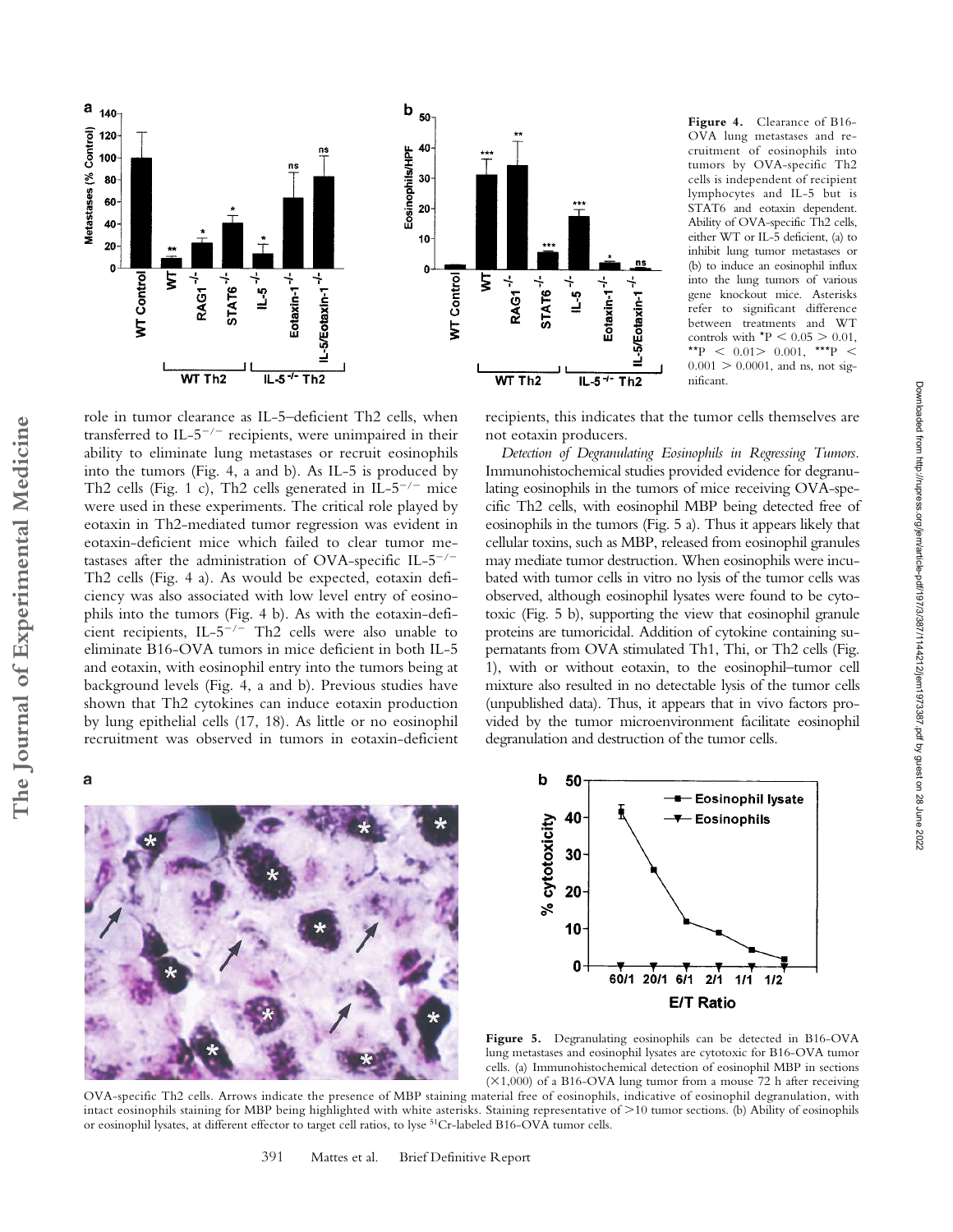## **Discussion**

This study indicates that tumor-specific CD4<sup>+</sup> T cells with a cytokine profile characteristic of Th2 cells can very effectively eliminate lung and visceral tumor metastases that are resistant to eradication by tumor-specific CTLs. In fact, the study implies that tumor-specific Th2 cells are much more effective against highly metastatic solid tumors than is generally realized. Also, based on histological analyses and the use of a range of gene knockout mice, compelling evidence was obtained that tumor elimination by Th2 cells is dependent upon an influx of eosinophils into the tumors. Of critical importance here was the failure of the Th2 cells to clear lung metastases in eotaxin-deficient recipient mice, the chemokine eotaxin being reported previously to mediate the recruitment of eosinophils into tissues (20). Furthermore, the reduced capacity of Th2 cells to eliminate tumors in STAT6-deficient mice is consistent with eotaxin playing an essential role in tumor clearance as eotaxin production by lung epithelial cells is largely dependent on signaling by the IL-4R–STAT6 pathway (21, 22). In contrast, recipient CD8<sup>+</sup> CTLs, CD4<sup>+</sup> T cells, NKT cells, and B lymphocytes are unlikely to participate in tumor elimination as the Th2 cells were active in RAG1-deficient recipients. Based on our data it appears likely that tumor cell eradication induced by Th2 cells is mediated by cytotoxic proteins, such as MBP, released by degranulating eosinophils, although we were unable to identify in vitro the factors that induce eosinophil degranulation. It is conceivable, however, that the eosinophils may also be tumoricidal via other mechanisms such as superoxide and nitric oxide production (6).

An intriguing feature of this study is that tumor-specific Th1 cells were unable to inhibit tumor growth despite recruiting macrophages into the tumors. This apparent paradox may be explained by the observation that, rather than being tumoricidal, tumor-infiltrating macrophages are often pro-angiogenic and favor tumor growth (23, 24). In fact, tumor-infiltrating macrophages are associated with a poor prognosis in melanoma and breast cancer patients (24, 25). Nevertheless, there are reports that in certain situations CD4<sup>+</sup> Th1 cells can directly eradicate tumors (6, 7). The reason for this discrepancy with our results is probably related to the tumor models employed. For example, in one case CD4<sup>+</sup> T cells were examined for their ability to eliminate tumor cells expressing MHC class II molecules (7), whereas in another instance the tumor-specific CD4<sup>+</sup> Th1 cells were induced by irradiated, GM-CSF–expressing, tumor cells (6).

There are a number of earlier reports suggesting that eosinophils may be capable of eliminating tumors, with the current study providing definitive evidence that eosinophils are involved in tumor clearance. Tumor cells transfected with IL-4 grow poorly in recipient animals, the poor tumor growth appearing to be associated with an IL-4–induced influx of eosinophils (9, 10), although recent studies suggest that IL-4 can also be anti-angiogenic (11). Similarly, the direct antitumor activity of CD4<sup>+</sup> T cells appears to correlate with tumors being infiltrated with eosinophils (6).

A common feature of many spontaneously occurring tumors is that they evade CTL elimination by loss of MHC molecule expression (2), as is the case for the B16 melanoma used in this study. By contrast, as Th2 cells can respond to secreted tumor antigens presented, in association with MHC class II molecules, by bystander antigenpresenting cells, and recruit eosinophils into the tumor that are nonspecifically tumoricidal via soluble factors, this type of immune attack may be less susceptible to immune evasion. Certainly, unlike CTLs, this form of tumor immunity would still be effective against single cells arising within a tumor that lack MHC molecules or the antigen against which the antitumor immune response is directed, the cytotoxic proteins released by degranulating eosinophils killing such cells as "innocent" bystanders. By focusing the immune response on tumor antigens that are essential for cell survival (26), the chances of immune escape would be reduced even further.

Thus, it can be proposed that the induction of Th2 immunity to secreted tumor-specific antigens, and resultant eosinophil-induced tumor regression, represents a viable approach to cancer immunotherapy. Perhaps the success of such an approach is to be expected, as degranulating eosinophils in the lungs of chronic asthmatics are known to cause extensive tissue destruction (27). On the other hand, we observed that Th2 cells rapidly eliminated lung metastases with there being no histological evidence of lung damage or persistent inflammation after tumor clearance. This finding raises the intriguing possibility that tumor-specific Th2 immunity could be continually eradicating micro-metastases with there being no lasting histological changes to indicate that this has actually occurred.

This paper is dedicated to one of the coauthors, Wei Xie, who tragically died of hepatocellular carcinoma while the study was in progress. We thank S. Gruninger, K. Jakobsen, P. Jian, A. Prins, and A. Siqueira for assistance and K. Matthaei for supplying the IL-5<sup>-/-</sup> and IL-5<sup>-/-</sup>, eotaxin<sup>-/-</sup> mice. We also thank J. Lee and N. Lee, Mayo Clinic, Scottsdale, AZ, for their kind gift of the MBP mAb.

The work was supported by a Program Grant from the National Health and Medical Research Council (M. Hulett and C. Parish). J. Mattes was supported by the German Research Association and M. Hulett is the recipient of a Viertel Senior Medical Research Fellowship.

*Submitted: 24 September 2002 Revised: 10 December 2002 Accepted: 12 December 2002*

#### **References**

- 1. Melief, C.J., R.E. Toes, J.P. Medema, S.H. van der Burg, F. Ossendorp, and R. Offringa. 2000. Strategies for immunotherapy of cancer. *Adv. Immunol.* 75:235–282.
- 2. Marincola, F.M., E.M. Jaffee, D.J. Hicklin, and S. Ferrone. 2000. Escape of human solid tumors from T-cell recognition: molecular mechanisms and functional significance. *Adv. Immunol.* 74:181–273.